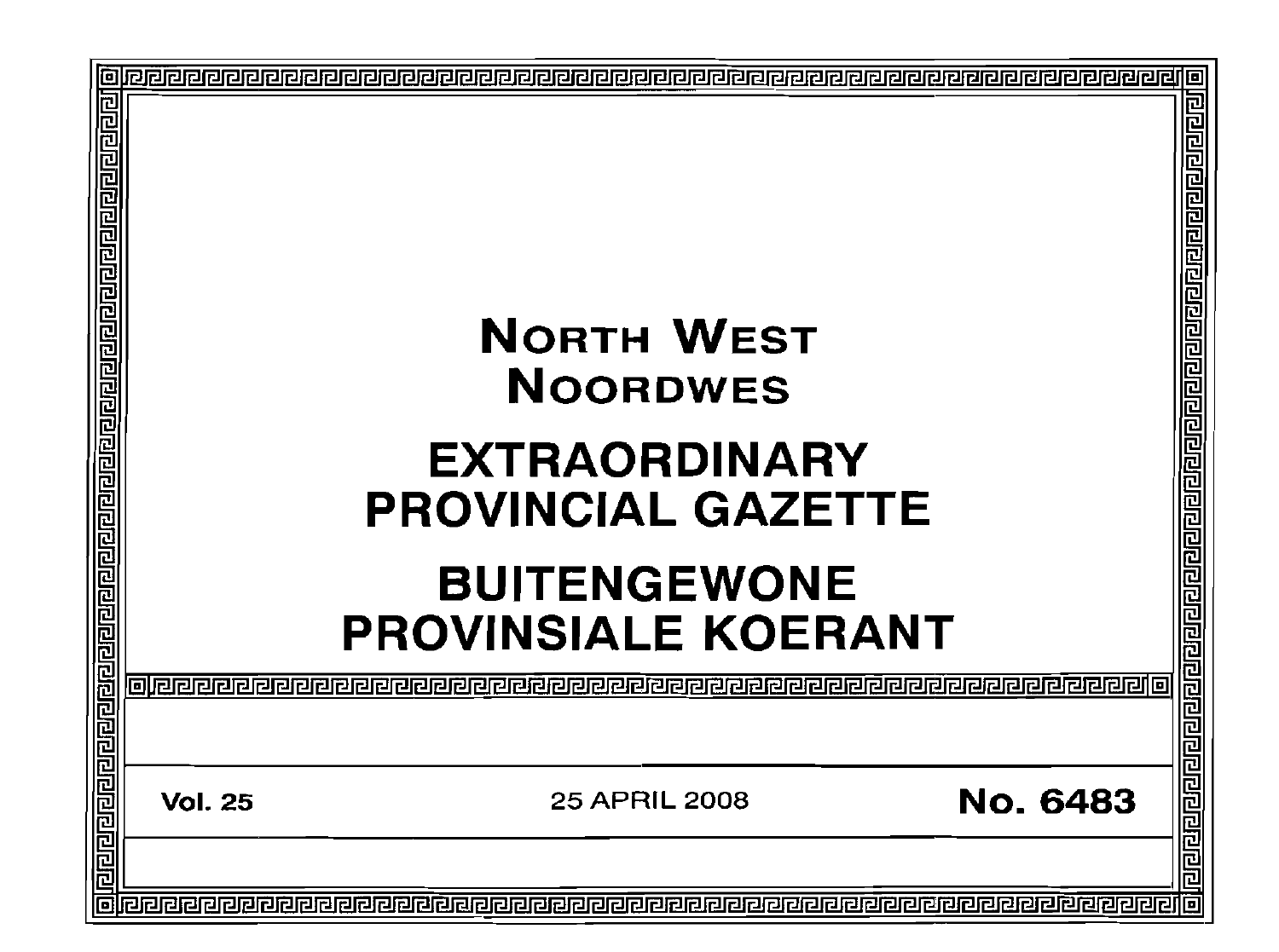No.

# **CONTENTS ·INHOUD**

Page Gazette No. No.

## **OFFICIAL NOTICES**

| Local Government: Municipal Structures Act (117/1998): Amendment of notice relating to the establishment of the | 6483 |
|-----------------------------------------------------------------------------------------------------------------|------|
|                                                                                                                 | 6483 |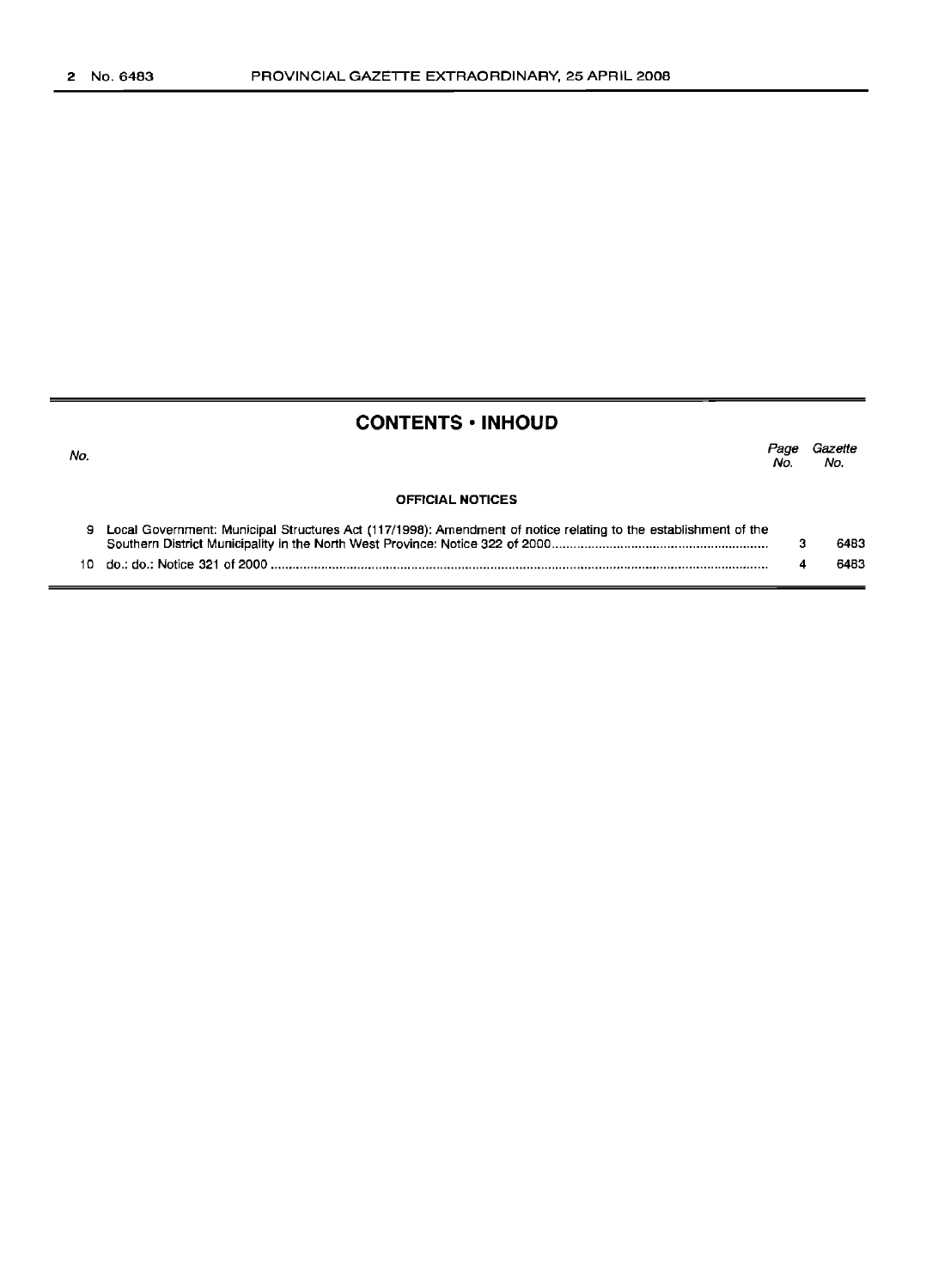# **OFFICIAL NOTICES**

## **OFFICIAL NOTICE 9 OF 2008**

# AMENDMENT OF NOTICE RELATING TO THE ESTABLISHMENT OF THE SOUTHERN DISTRICT MUNICIPALITY IN THE NORTH WEST PROVINCE

1. By virtue of section 16 (1) of the Local Government: Municipal Structures Act, 1998 (Act 117 of 1998), as amended, I, Howard Debeza Yawa, Member of the Executive Council responsible for Local Government in the Province ofthe North West, hereby amend the notice issued in terms of section 12 (1) and (3) and section 14 (1) and (2) of the Local Government: Municipal Structures Act, (Act 117 of 1998), relating to the establishment of municipalities in the Province of the North West, as set out in the Schedule hereto.

Given under my Hand at Mafikeng this  $12<sup>th</sup>$  day of March 2008.

HDYawa

Member of the Executive Council of the Province of the North West responsible for local government and housing

## SCHEDULE

#### Amendment of Notice 322 of 2000

- 1.1 General Notice No. 322 of 2000, establishing the Southern District Municipality (DC 40) and published in the North West Extraordinary Provincial Gazette No. 5574 of 29<sup>th</sup> September 2000, is hereby amended by the substitution for the expression "Southern District Municipality" wherever it occurs in the said notice, of the expression "Dr Kenneth Kaunda District Municipality".
- 1.2 Any reference in any other notice or document to the "Southern District Municipality" or "DC40)" shall be construed as a reference to "Dr Kenneth Kaunda District Municipality".